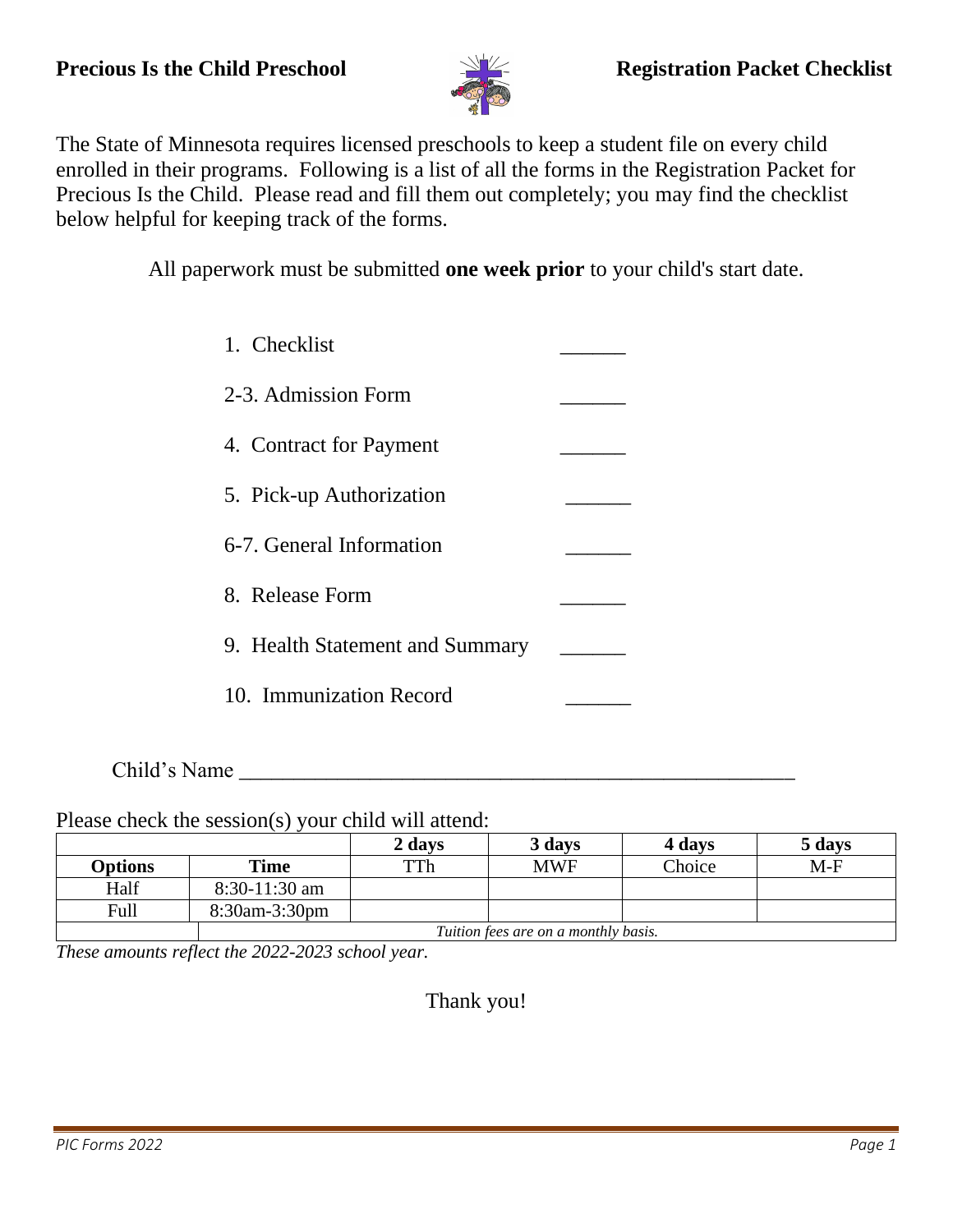#### **Precious Is the Child Preschool Admission Form**

Date \_\_\_\_\_\_\_\_\_\_\_\_\_\_\_\_\_\_\_\_

| Child's Name                                                                                                                                                                                                                                                          |  | $DOB$ $Age$         | M <sub>1</sub> | $\mathbf F$ |
|-----------------------------------------------------------------------------------------------------------------------------------------------------------------------------------------------------------------------------------------------------------------------|--|---------------------|----------------|-------------|
|                                                                                                                                                                                                                                                                       |  |                     |                |             |
| Father's Name                                                                                                                                                                                                                                                         |  | Mother's Name       |                |             |
|                                                                                                                                                                                                                                                                       |  |                     |                |             |
| Cell Phone                                                                                                                                                                                                                                                            |  |                     |                |             |
|                                                                                                                                                                                                                                                                       |  | Place of Employment |                |             |
|                                                                                                                                                                                                                                                                       |  |                     |                |             |
|                                                                                                                                                                                                                                                                       |  |                     |                |             |
| Phone: Home $\_\_\_\_\_$ $\_\_\_$ $\_\_\_$ $\_\_\_$ $\_\_$ $\_\_$ $\_\_$ $\_\_$ $\_\_$ $\_\_$ $\_\_$ $\_\_$ $\_\_$ $\_\_$ $\_\_$ $\_\_$ $\_\_$ $\_\_$ $\_\_$ $\_\_$ $\_\_$ $\_\_$ $\_\_$ $\_\_$ $\_\_$ $\_\_$ $\_\_$ $\_\_$ $\_\_$ $\_\_$ $\_\_$ $\_\_$ $\_\_$ $\_\_$ |  |                     |                |             |
| Are there any other adults living in the home?                                                                                                                                                                                                                        |  |                     |                |             |
| Siblings:                                                                                                                                                                                                                                                             |  |                     |                |             |
|                                                                                                                                                                                                                                                                       |  |                     |                |             |
|                                                                                                                                                                                                                                                                       |  |                     |                |             |
| ***** Minnesota State Law requires this section to be filled out completely! *****                                                                                                                                                                                    |  |                     |                |             |
|                                                                                                                                                                                                                                                                       |  | Phone               |                |             |
|                                                                                                                                                                                                                                                                       |  |                     |                |             |
| Child's Dentist                                                                                                                                                                                                                                                       |  | Phone               |                |             |
|                                                                                                                                                                                                                                                                       |  |                     |                |             |

In case of an emergency your child will be transported by ambulance to the emergency room that can serve the child's needs best. All incurred transportation and medical costs are the obligation of the parents and their insurance company. For detailed information on our health, safety, and emergency procedures and guidelines read the written plan in our handbook.

Please list the name, address, and phone numbers of two LOCAL people who can assume temporary responsibility for your child if you cannot be reached. (A neighbor, friend, or relative)

|                                      | Email<br><u> 1989 - Andrea Station Barbara, amerikan personal (h. 1989)</u>                                                                                                                                                    |
|--------------------------------------|--------------------------------------------------------------------------------------------------------------------------------------------------------------------------------------------------------------------------------|
|                                      |                                                                                                                                                                                                                                |
| Name                                 | Email                                                                                                                                                                                                                          |
|                                      |                                                                                                                                                                                                                                |
|                                      | I hereby give permission to Precious Is the Child Preschool to act in an emergency if I cannot be reached or if                                                                                                                |
| there will be a delay in my arrival. |                                                                                                                                                                                                                                |
|                                      | Date and the contract of the contract of the contract of the contract of the contract of the contract of the contract of the contract of the contract of the contract of the contract of the contract of the contract of the c |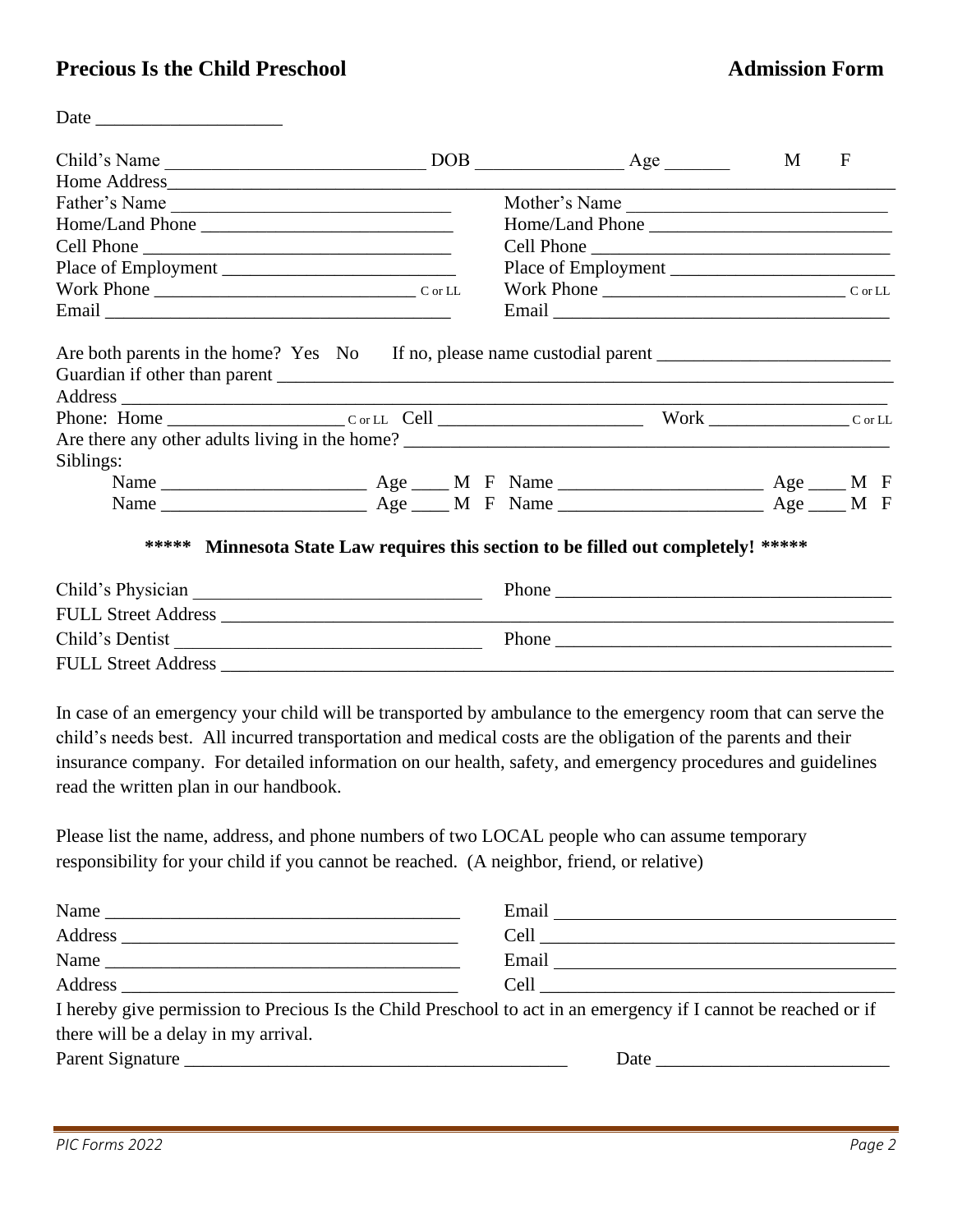### **The next section provides us with information to assist us in caring for and teaching your child in his/her best interest.**

| 1. Has your child ever had any contagious or prolonged illness? YES NO                                                                                                                    | Will this affect your child's |                |
|-------------------------------------------------------------------------------------------------------------------------------------------------------------------------------------------|-------------------------------|----------------|
|                                                                                                                                                                                           |                               |                |
|                                                                                                                                                                                           |                               |                |
| 3. Has your child ever been seen by a professional (i.e. psychiatrist, psychologist, counselor, etc.) for behavior                                                                        |                               |                |
|                                                                                                                                                                                           |                               |                |
| 5. Does your child have tubes inserted in one or both ears? YES NO Which? ____ Is there special care                                                                                      |                               |                |
| 6. Does your child have any allergies to foods, insects, or other? YES NO                                                                                                                 |                               |                |
| 7. Is your child diabetic or have asthma? YES NO                                                                                                                                          |                               |                |
| 8. Does your child brush his/her teeth at least twice per day? YES NO Comments _____________________<br>9. Has your family's residence changed often? ___________________________________ |                               |                |
|                                                                                                                                                                                           |                               |                |
| 11. What is your family's church home if any? ___________________________________ Is your child baptized? YES NO                                                                          |                               |                |
| 12. Are you interested in information about Ascension Lutheran Church? YES NO                                                                                                             |                               |                |
| 13. May we contact you regarding your interest? YES NO                                                                                                                                    |                               |                |
| Please be aware, many health conditions above may need additional paperwork including a health care provider signature.                                                                   |                               |                |
| Please choose yes or no to indicate whether you give your permission                                                                                                                      |                               |                |
| for the following activities for your child (name) _____________________________.                                                                                                         |                               |                |
| Taking walks under supervision of teachers.                                                                                                                                               | <b>YES</b>                    | N <sub>O</sub> |

| Staff applying sun screen up to a 30 SPF for extended outdoor activities.    |             | YES | NO. |
|------------------------------------------------------------------------------|-------------|-----|-----|
| Staff applying unscented hand lotion/ointment to my child's hands as needed. |             | YES | NO. |
| Staff applying lip balm supplied by parent to child's lips (parent provide)  |             | YES | NO. |
| Baby wipes $-$ for wiping messy hands.                                       |             | YES | NO. |
| PARENT SIGNATURE                                                             | <b>DATE</b> |     |     |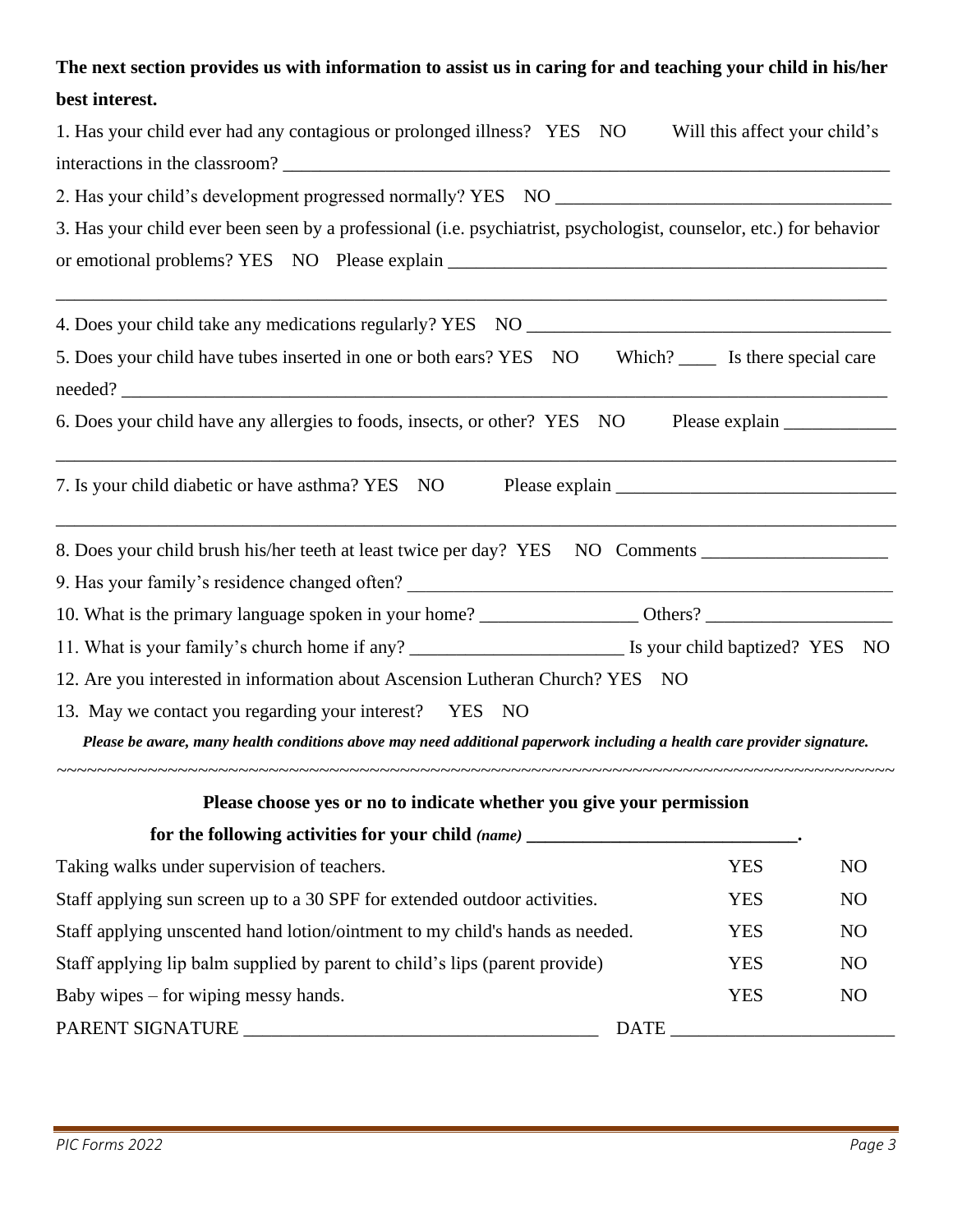

**Precious Is the Child Preschool 2207 11th Ave SE Rochester, MN 55904 507-288-2781 Contract**

Dear Parent(s).

Please read and understand the numbered items in this document before signing. Our staff will be happy to answer any questions you may have.

- 1) The Immunization Record and Health Care Summary signed by a health care provider, and all other paperwork must be completed and on file one week before your child attends class.
- 2) Tuition is due the first day of each month and is payable by check or money order. Payments may be made monthly, quarterly, or yearly. If your child is absent due to illness or vacation, payment is still required. Checks should be payable to Precious Is the Child Preschool. We may choose to use an app at some point that will allow electronic payments. You will be notified.
- 3) Parents are responsible for any fees incurred by checks returned for insufficient funds. This means if your check bounces, you must still pay tuition, and also the fee for the bounced check.
- 4) The following is our procedure for handling overdue payments:
	- a) Reminder is sent if payment is late.
	- b) Notice sent after 15-day delinquency that your child will be dis-enrolled in 15 days.
	- c) Child dis-enrolled upon 30-day (total) delinquency.
	- d) A check returned for insufficient funds is considered late payment and the policy in number 3 applies.
- 5) Please give two weeks' notice before withdrawing your child from our program. Tuition will not be refunded if the child leaves before the end of a month. The \$80.00 registration fee is non-refundable.

6) Due to the COVID-19 crisis much of our programming could change along with how we charge tuition. In the event of a closure, we have specific payment terms outlined in our COVID-19 Preparedness Plan. The Plan will be provided to you at Teacher Meet & Greet, date to be announced in Summer 2022.

I/We, agree to the terms of this letter and understand that this is a binding contract.

Signature of parent or legal guardian \_\_\_\_\_\_\_\_\_\_\_\_\_\_\_\_\_\_\_\_\_\_\_\_\_\_\_\_\_\_\_\_\_\_\_\_\_\_\_\_\_\_\_\_\_\_\_\_\_\_ Date \_\_\_\_\_\_\_\_\_\_\_\_\_\_\_\_\_\_\_\_\_\_\_

Your child is now formally registered in Precious Is the Child Preschool for the

school year. Thank you!

Sincerely,

Precious Is the Child Preschool Board of Directors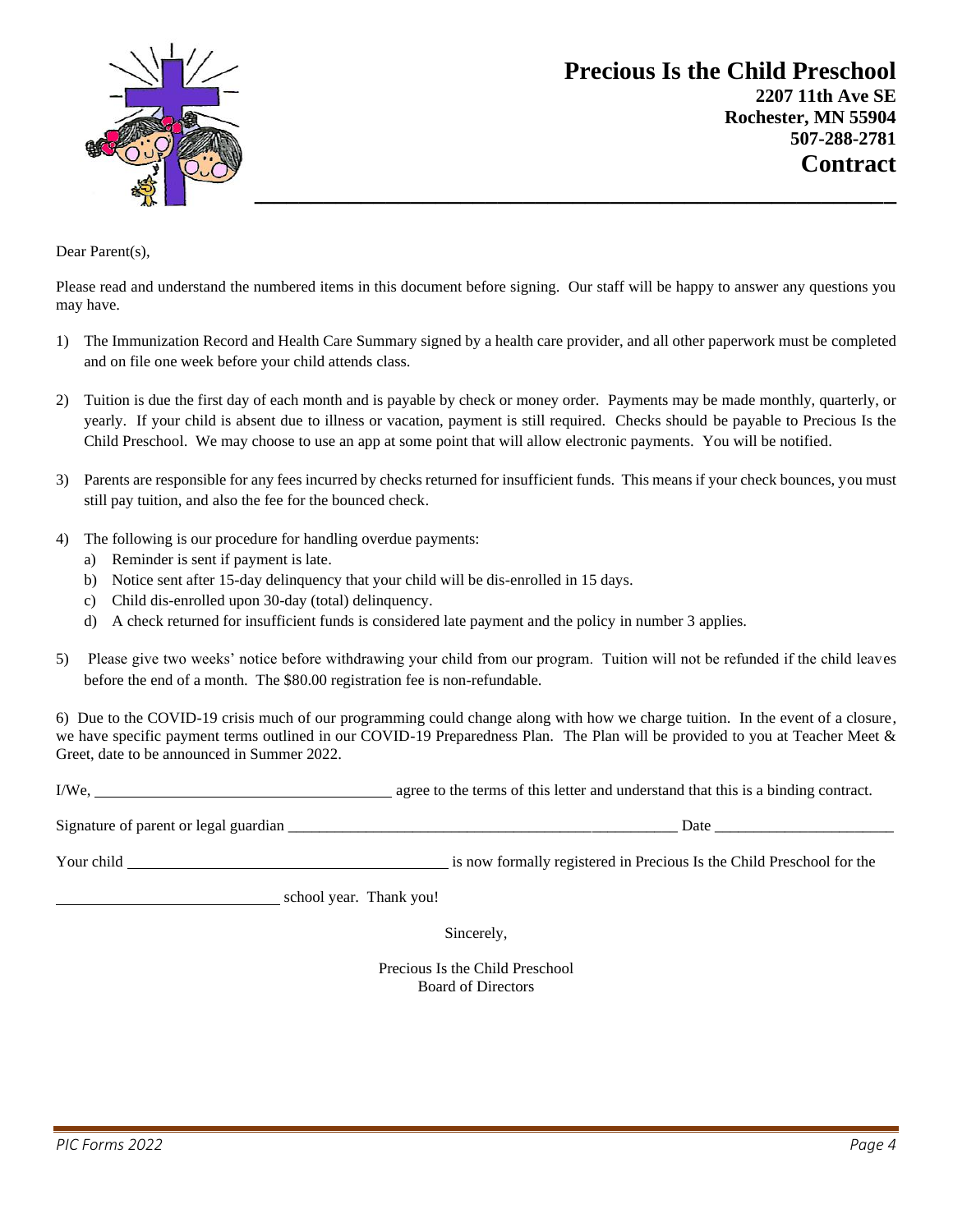### **Precious Is the Child Preschool General Information**

|                                                                                                                                                                                                                                                                                             | <b>Birth Date</b><br>Child's Name |      |             |         |
|---------------------------------------------------------------------------------------------------------------------------------------------------------------------------------------------------------------------------------------------------------------------------------------------|-----------------------------------|------|-------------|---------|
|                                                                                                                                                                                                                                                                                             |                                   |      |             |         |
| The following questions about family life are intended to help us get to know your child. It's important for us<br>to learn about the culture (values, beliefs, traditions, etc.) of each family so that we may provide the best<br>interactions possible while your child is in preschool. |                                   |      |             |         |
| What are your child's favorite activities at home (reading, sports, music, toys, TV, etc.)?                                                                                                                                                                                                 |                                   |      |             |         |
|                                                                                                                                                                                                                                                                                             |                                   |      |             |         |
|                                                                                                                                                                                                                                                                                             |                                   |      |             |         |
|                                                                                                                                                                                                                                                                                             |                                   |      |             |         |
| Play groups Preschool Day Care Center Sunday School Family Child Care                                                                                                                                                                                                                       |                                   |      |             | Other   |
|                                                                                                                                                                                                                                                                                             |                                   |      |             |         |
| Present Dwelling (circle one): Apartment House Mobile Home Other                                                                                                                                                                                                                            |                                   |      |             |         |
|                                                                                                                                                                                                                                                                                             |                                   |      |             |         |
|                                                                                                                                                                                                                                                                                             |                                   |      |             |         |
|                                                                                                                                                                                                                                                                                             |                                   |      |             |         |
|                                                                                                                                                                                                                                                                                             |                                   |      |             |         |
|                                                                                                                                                                                                                                                                                             |                                   |      |             |         |
|                                                                                                                                                                                                                                                                                             |                                   |      |             |         |
|                                                                                                                                                                                                                                                                                             |                                   |      |             |         |
|                                                                                                                                                                                                                                                                                             |                                   |      |             |         |
|                                                                                                                                                                                                                                                                                             |                                   |      |             |         |
|                                                                                                                                                                                                                                                                                             |                                   |      |             |         |
|                                                                                                                                                                                                                                                                                             |                                   |      |             |         |
| At what age was child toilet trained?                                                                                                                                                                                                                                                       |                                   |      |             |         |
| How is child's appetite? _____very good _______good                                                                                                                                                                                                                                         |                                   | fair | poor        |         |
|                                                                                                                                                                                                                                                                                             |                                   |      |             |         |
|                                                                                                                                                                                                                                                                                             |                                   |      |             |         |
| For which hand does child show a preference:                                                                                                                                                                                                                                                | Right                             | Left | <b>Both</b> | Neither |
| What are you most proud of about your child?                                                                                                                                                                                                                                                |                                   |      |             |         |
| Describe your child's relationship with his/her siblings:                                                                                                                                                                                                                                   |                                   |      |             |         |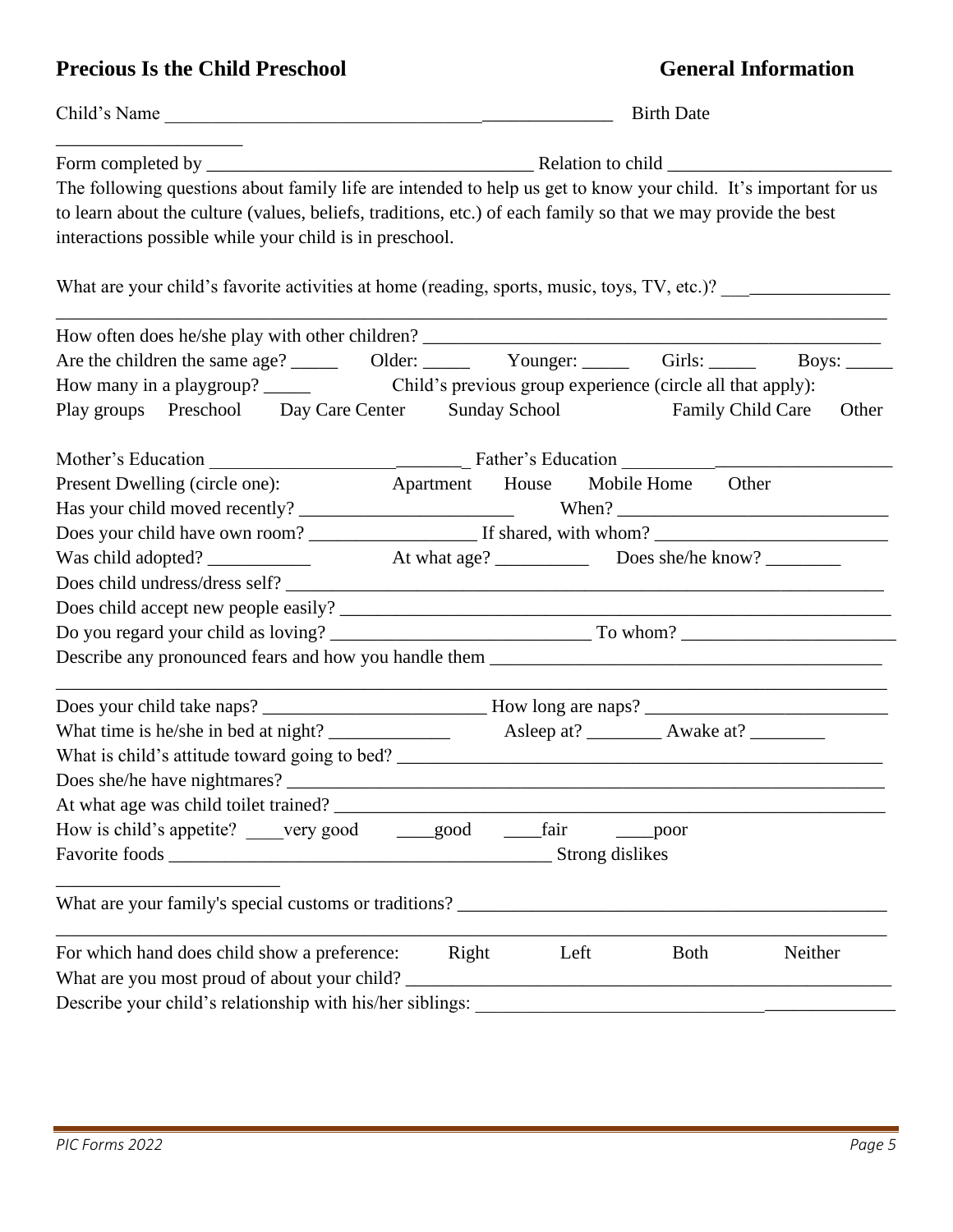## **Precious Is the Child Preschool (cont.) General Information**

\_\_\_\_\_\_\_\_\_\_\_\_\_\_\_\_\_\_\_\_\_\_\_\_\_\_\_\_\_\_\_\_\_\_\_\_\_\_\_\_\_\_\_\_\_\_\_\_\_\_\_\_\_\_\_\_\_\_\_\_\_\_\_\_\_

How is your child disciplined?

| Do any family members have a disability?                                                                                  |
|---------------------------------------------------------------------------------------------------------------------------|
| Please describe any special concerns or counseling needed for other family members as it relates to your child's<br>care: |
| What does your child do when she/he is upset and how is she/he best comforted?                                            |
| Are there any special experiences or events in your child's life that you want us to be aware of?                         |
| Describe your child's method of communication IF speech is insufficient: ___________________________                      |
|                                                                                                                           |
| The following section applies only if parents are <b>not</b> together:                                                    |
|                                                                                                                           |
|                                                                                                                           |
|                                                                                                                           |
|                                                                                                                           |
|                                                                                                                           |
| Thank You!                                                                                                                |
|                                                                                                                           |
| Parent Signature                                                                                                          |
|                                                                                                                           |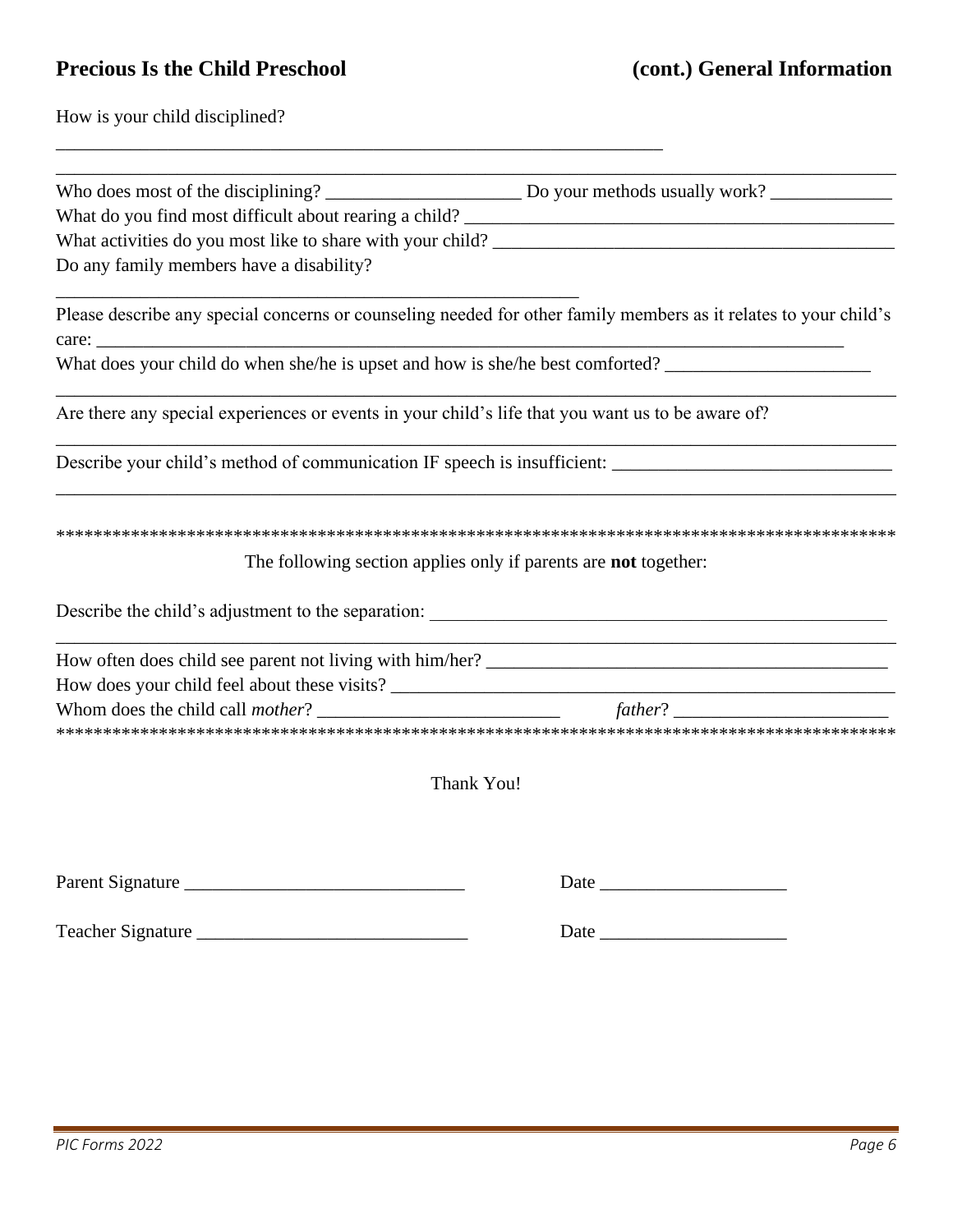## **Precious Is the Child Preschool Pick-up Authorization**

| Child          |      |  |
|----------------|------|--|
| Parent Name(s) | ____ |  |

In the event that I am unable to pick up my child from preschool, I hereby give authorization to the following people to pick him/her up:

*Please note: The state requires names and contact information for at least two different individuals.*

#### *Please only ONE NAME per section. More forms are available if you need more space.*

| 1.               |                       |
|------------------|-----------------------|
| 2.               |                       |
|                  |                       |
| 3.               |                       |
|                  |                       |
| $\overline{4}$ . |                       |
|                  |                       |
| 5.               |                       |
|                  |                       |
|                  | Date ________________ |